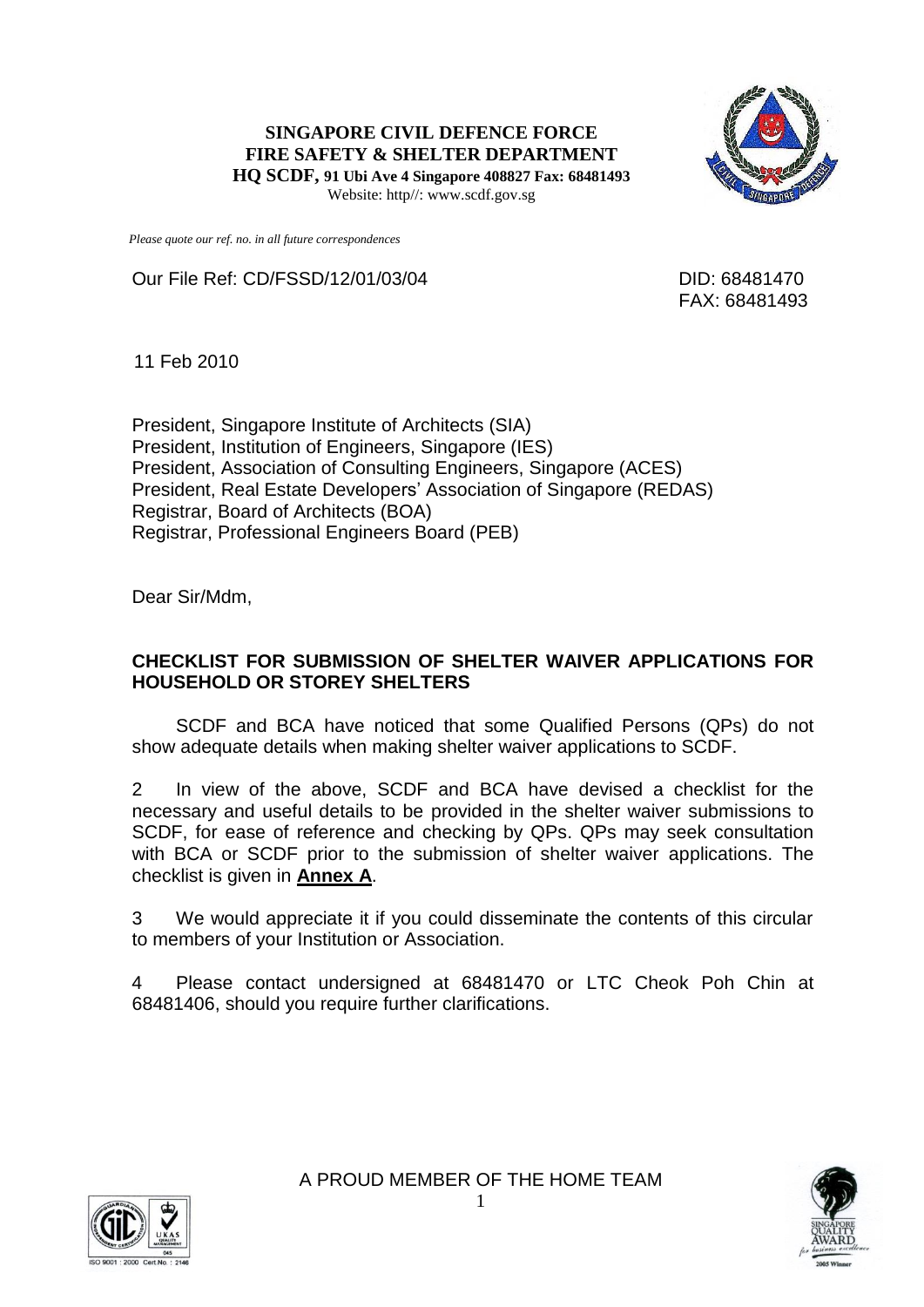Yours faithfully,

## CPT LEE GEOK SENG RAYMOND SSO SHELTER DEVELOPMENT FOR COMMISSIONER, SINGAPORE CIVIL DEFENCE FORCE

cc

Members of FSSD Standing Committee

President, SISV

CEO, HDB

CEO, URA

CEO, BCA

Attn: Deputy CEO (Building Control) Director (Special Functions) Deputy Director (CDSD) Senior Executive Engineer (CDSD)



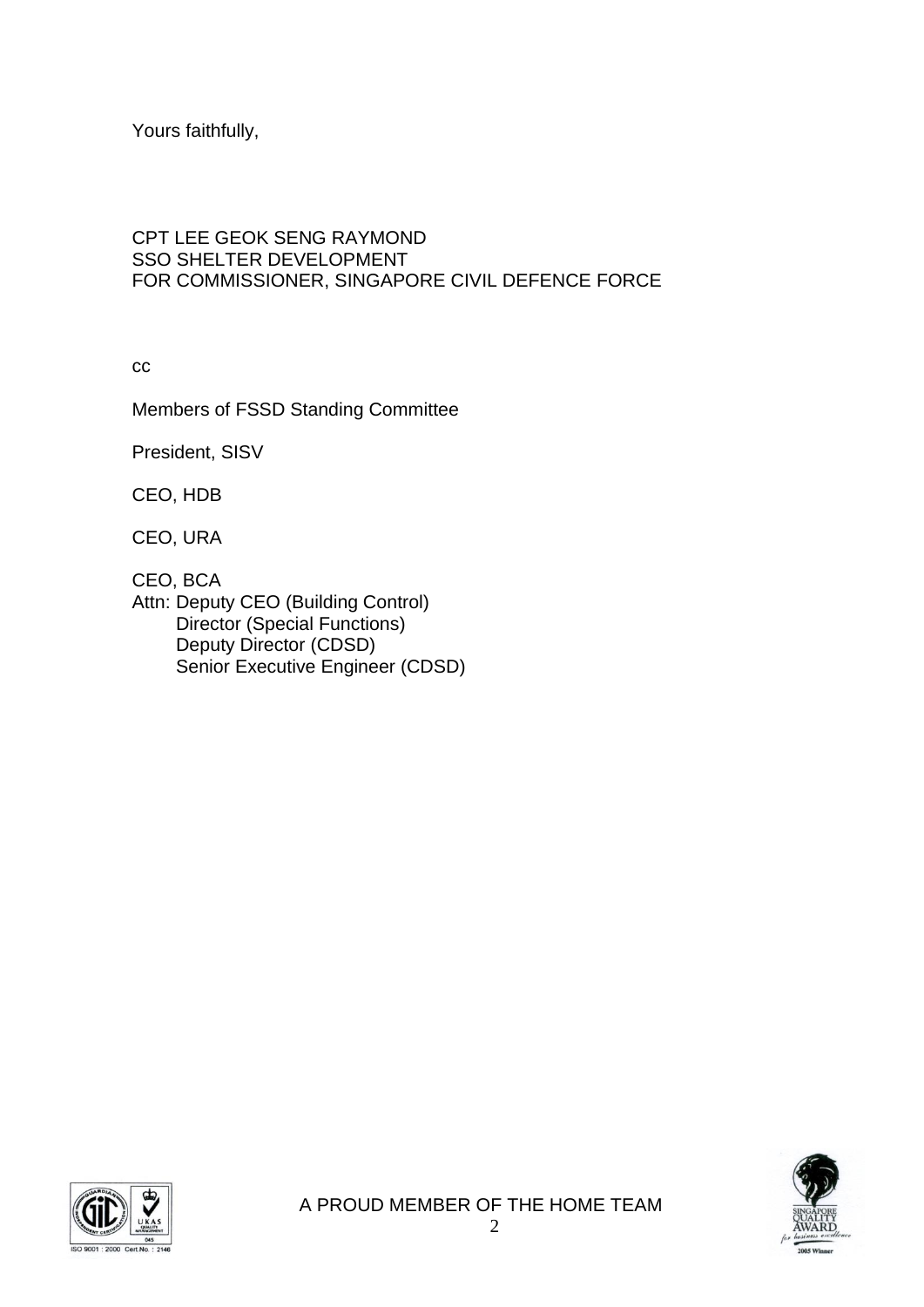## **Annex A**

# **CHECKLIST FOR SUBMISSION OF SHELTER WAIVER APPLICATIONS**

|                               |                                                                                                         |                                                                    |     | <b>PROVIDED</b> |           |  |  |  |
|-------------------------------|---------------------------------------------------------------------------------------------------------|--------------------------------------------------------------------|-----|-----------------|-----------|--|--|--|
| S/N                           | <b>ITEMS</b>                                                                                            |                                                                    | Yes | N <sub>0</sub>  | <b>NA</b> |  |  |  |
| <b>SHELTER BUILDING PLANS</b> |                                                                                                         |                                                                    |     |                 |           |  |  |  |
| $\mathbf{1}$                  | <b>Household Shelter Data:-</b>                                                                         |                                                                    |     |                 |           |  |  |  |
|                               | Dwelling Unit Type<br>a.                                                                                |                                                                    |     |                 |           |  |  |  |
|                               | GFA of Unit $(m2)$<br>b.                                                                                |                                                                    |     |                 |           |  |  |  |
|                               | c.                                                                                                      | No. of Household Shelter (HS)                                      |     |                 |           |  |  |  |
|                               | Area of HS $(m2)$<br>d.                                                                                 |                                                                    |     |                 |           |  |  |  |
|                               | No. of Square Units #<br>e.                                                                             |                                                                    |     |                 |           |  |  |  |
|                               | Volume of HS $(m^3)$<br>f.                                                                              |                                                                    |     |                 |           |  |  |  |
|                               | Shelter Type*<br>g.                                                                                     |                                                                    |     |                 |           |  |  |  |
| $\overline{2}$                |                                                                                                         | <b>Storey Shelter Data:-</b>                                       |     |                 |           |  |  |  |
|                               | - Data of Dwelling Units                                                                                |                                                                    |     |                 |           |  |  |  |
|                               | Dwelling Unit Type<br>a.                                                                                |                                                                    |     |                 |           |  |  |  |
|                               | GFA of Units $(m2)$<br>$\mathbf{b}$ .                                                                   |                                                                    |     |                 |           |  |  |  |
|                               | No. of Dwelling Units<br>$C_{\bullet}$                                                                  |                                                                    |     |                 |           |  |  |  |
|                               | - Data of Storey Shelter                                                                                |                                                                    |     |                 |           |  |  |  |
|                               | No. of Storey Shelters<br>a.                                                                            |                                                                    |     |                 |           |  |  |  |
|                               | b.                                                                                                      | Total Nominal Occupancy (TNO)**                                    |     |                 |           |  |  |  |
|                               | $\mathbf{c}$ .                                                                                          | Area of Storey Shelter (SS) [m <sup>2</sup> ]                      |     |                 |           |  |  |  |
|                               |                                                                                                         | (1) Required Area (TNO $\overline{x}$ 0.6 m <sup>2</sup> )         |     |                 |           |  |  |  |
|                               | (2) Provided Area $(m^2)$                                                                               |                                                                    |     |                 |           |  |  |  |
|                               | Volume of SS $(m3)$<br>d.                                                                               |                                                                    |     |                 |           |  |  |  |
|                               |                                                                                                         | (1) Required Volume (TNO x $1.8 \text{ m}^3$ )                     |     |                 |           |  |  |  |
|                               |                                                                                                         | (2) Provided $\overline{\text{Volume (m}^3)}$                      |     |                 |           |  |  |  |
| 3                             |                                                                                                         | <b>Site and Location Plans</b>                                     |     |                 |           |  |  |  |
| $\overline{4}$                |                                                                                                         | Building layout plans with sectional $&$ elevation views           |     |                 |           |  |  |  |
| 5                             | Shelter detailed plans showing                                                                          |                                                                    |     |                 |           |  |  |  |
|                               | The routing and penetration of services as well as the                                                  |                                                                    |     |                 |           |  |  |  |
|                               | location of ventilation sleeves, HS/SS door openings and                                                |                                                                    |     |                 |           |  |  |  |
|                               | blast hatch openings (applicable for SS)<br>The shortfall areas, setback distance envelopes for setback |                                                                    |     |                 |           |  |  |  |
|                               | distances for HS/SS walls and the provisions made to                                                    |                                                                    |     |                 |           |  |  |  |
|                               |                                                                                                         | compensate for the shortfall areas                                 |     |                 |           |  |  |  |
|                               |                                                                                                         | <b>SHELTER STRUCTURAL PLANS</b>                                    |     |                 |           |  |  |  |
| 6                             |                                                                                                         | Floor plans indicating the shelter location                        |     |                 |           |  |  |  |
| $\overline{7}$                | Vertical and horizontal sections through the shelter tower (including                                   |                                                                    |     |                 |           |  |  |  |
|                               |                                                                                                         | non-shelter) showing the reinforcement details                     |     |                 |           |  |  |  |
| 8                             | Cross sectional details of openings such as the blast door opening,                                     |                                                                    |     |                 |           |  |  |  |
|                               | SS)                                                                                                     | ventilation sleeve opening and blast hatch opening (applicable for |     |                 |           |  |  |  |